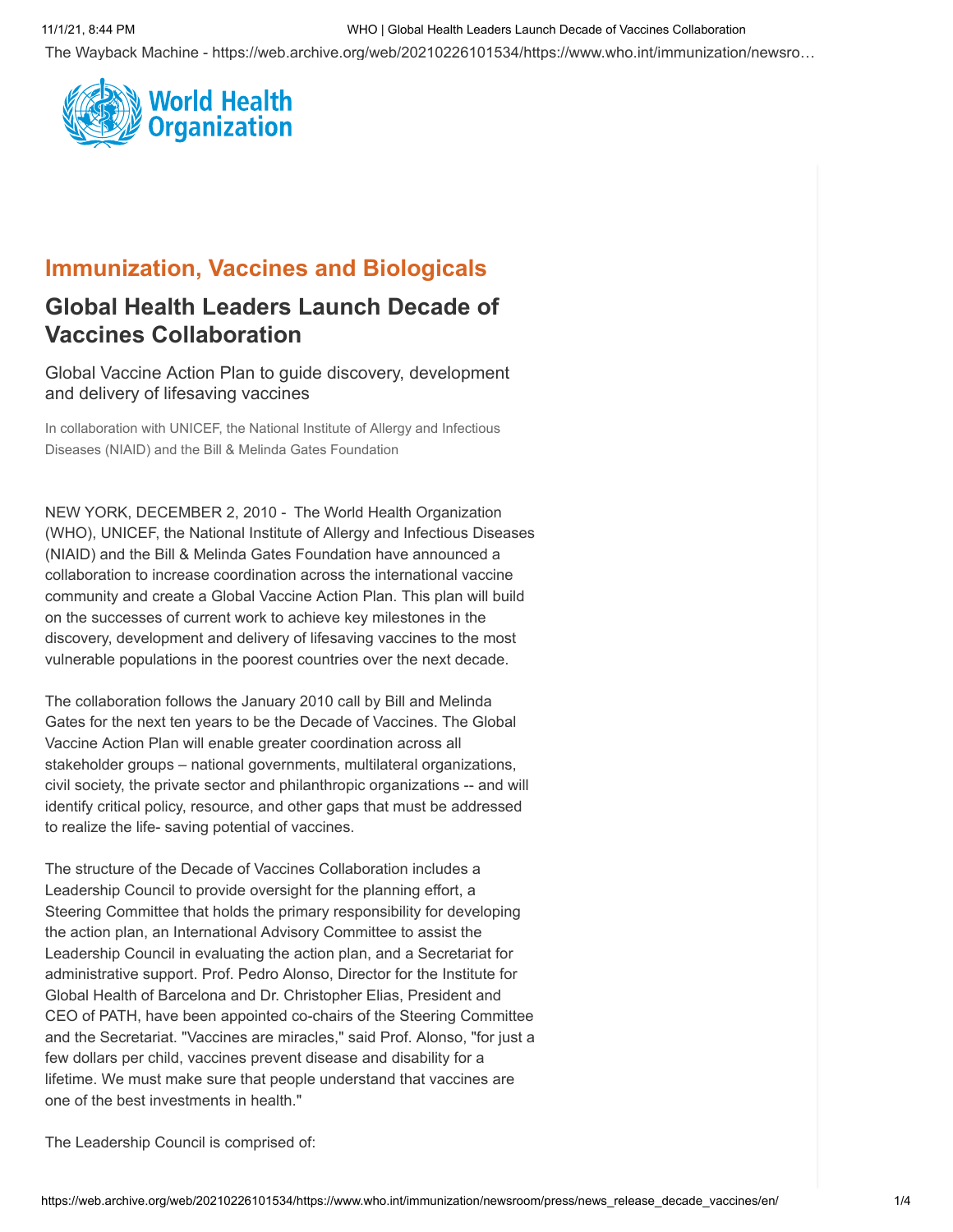- Dr. Margaret Chan, Director General of WHO;
- Dr. Anthony S. Fauci, Director of NIAID, part of the National Institutes of Health;
- Mr. Anthony Lake, Executive Director for UNICEF;
- Ms. Joy Phumaphi, Chair of the International Advisory Committee and Executive Secretary, African Leaders Malaria Alliance;
- Dr. Tachi Yamada, President of Global Health at the Bill & Melinda Gates Foundation;

The Steering Committee includes globally recognized experts in vaccine delivery, advocacy, research and development, and access:

- Dr. Nicole Bates, Senior Program Officer, Global Health Policy and Advocacy, Bill & Melinda Gates Foundation
- Dr. Seth Berkley, President & CEO, International AIDS Vaccine Initiative (IAVI)
- Dr. Zulfiqar Bhutta, Founding Chair, Division of Women and Child Health, Aga Khan University
- Dr. Lola Dare, CEO, Center for Health Sciences Training, Research and Development International
- Ms. Helen Evans, Acting CEO, GAVI Alliance
- Dr. Lee Hall, Chief, Parasitology and International Programs Branch, Division of Microbiology and Infectious Diseases, NIAID
- Dr. T. Jacob John, Professor and Head, Departments of Clinical Microbiology and Virology, Christian Medical College, Vellore, India (Retired)
- Dr. Orin Levine, Executive Director, International Vaccine Access Center (IVAC)
- Dr. Jean-Marie Okwo-Bele, Director, WHO Department of Immunization, Vaccines and Biologicals
- Dr. Ciro de Quadros, Executive Vice President, Sabin Vaccine Institute
- Dr. David Salisbury, Director of Immunization, UK Department of Health
- Dr. Anne Schuchat, Director, National Center for Immunization and  $\bullet$ Respiratory Diseases, CDC
- Dr. Peter A. Singer, Director, McLaughlin-Rotman Centre for Global Health, University of Toronto and University Health Network
- Dr. Lucky Slamet, Deputy for Therapeutic Products, Narcotic, Psychotropic and Addictive Substance Control, National Agency of Drug and Food Control, Indonesia
- Dr. Gina Tambini, Area Manager, Family and Community Health,  $\bullet$ PAHO/WHO
- Dr. Jos Vandelaer, Chief, Immunization, Programme Division, UNICEF
- Ms. Sandy Wrobel, CEO and Managing Director, Applied Strategies

The Decade of Vaccines Collaboration expects to complete its work by mid-2012. At that time, all vaccine stakeholder groups will be responsible for implementing the action plan.

"We look forward to working with the global vaccine community to extend the benefits made possible by existing vaccines and new vaccines in development," said Dr. Elias, "together we can ensure that all children have a shot at a healthy life."

### **About WHO**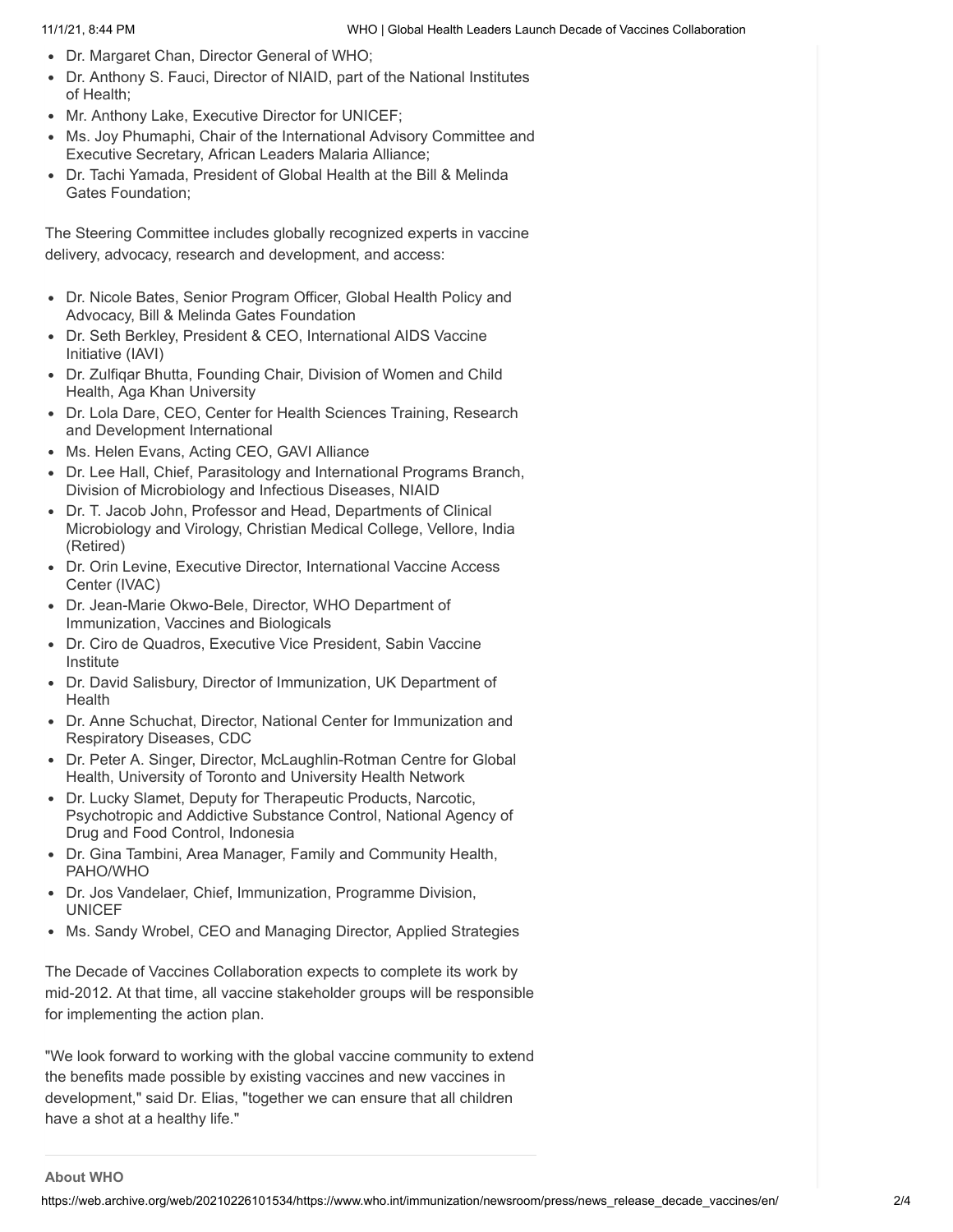WHO is the directing and coordinating authority on international health within the United Nations system. It is responsible for providing leadership on global health matters, shaping the health research agenda, setting norms and standards, articulating evidence- based policy options, providing technical support to countries and monitoring and assessing health trends.

## **About UNICEF**

UNICEF is on the ground in over 150 countries and territories to help children survive and thrive, from early childhood through adolescence. The world's largest provider of vaccines for developing countries, UNICEF supports child health and nutrition, good water and sanitation, quality basic education for all boys and girls, and the protection of children from violence, exploitation, and AIDS. UNICEF is funded entirely by the voluntary contributions of individuals, businesses, foundations and governments.

## [More information](https://web.archive.org/web/20210226101534/https://www.unicef.org/)

**About the National Institute of Allergy and Infectious Diseases** NIAID conducts and supports research to study the causes of infectious and immune- mediated diseases, and to develop better means of preventing, diagnosing and treating these illnesses. NIAID is part of the National Institutes of Health (NIH), which is a component of the U. S. Department of Health and Human Services and the primary U.S. federal agency for conducting and supporting basic, clinical and translational medical research.

### [More information](https://web.archive.org/web/20210226101534/https://www.nih.gov/)

### **About the Bill & Melinda Gates Foundation**

Guided by the belief that every life has equal value, the Bill & Melinda Gates Foundation works to help all people lead healthy, productive lives. In developing countries, it focuses on improving people's health and giving them the chance to lift themselves out of hunger and extreme poverty. In the United States, it seeks to ensure that all people especially those with the fewest resources—have access to the opportunities they need to succeed in school and life. Based in Seattle, Washington, the foundation is led by CEO Jeff Raikes and Co-chair William H. Gates Sr., under the direction of Bill and Melinda Gates and Warren Buffett.

**Decade of Vaccines Collaboration contact** Ms Magdalena Robert Decade of Vaccines Collaboration Secretariat Rosselló 132, 5-2 – 08036 Barcelona, Spain T: +34 93 227 1806 / E: magda.robert@isglobal.es

WHO contact: [Hayatee Hasan](mailto:hasanh@who.int)

UNICEF contact: [Christian Moen](mailto:cmoen@unicef.org)

NIAID contact: [Courtney Billet](mailto:billetc@niaid.nih.gov)

https://web.archive.org/web/20210226101534/https://www.who.int/immunization/newsroom/press/news\_release\_decade\_vaccines/en/ 3/4 Bill & Melinda Gates Foundation contact: [media@gatesfoundation.org](mailto:media@gatesfoundation.org)